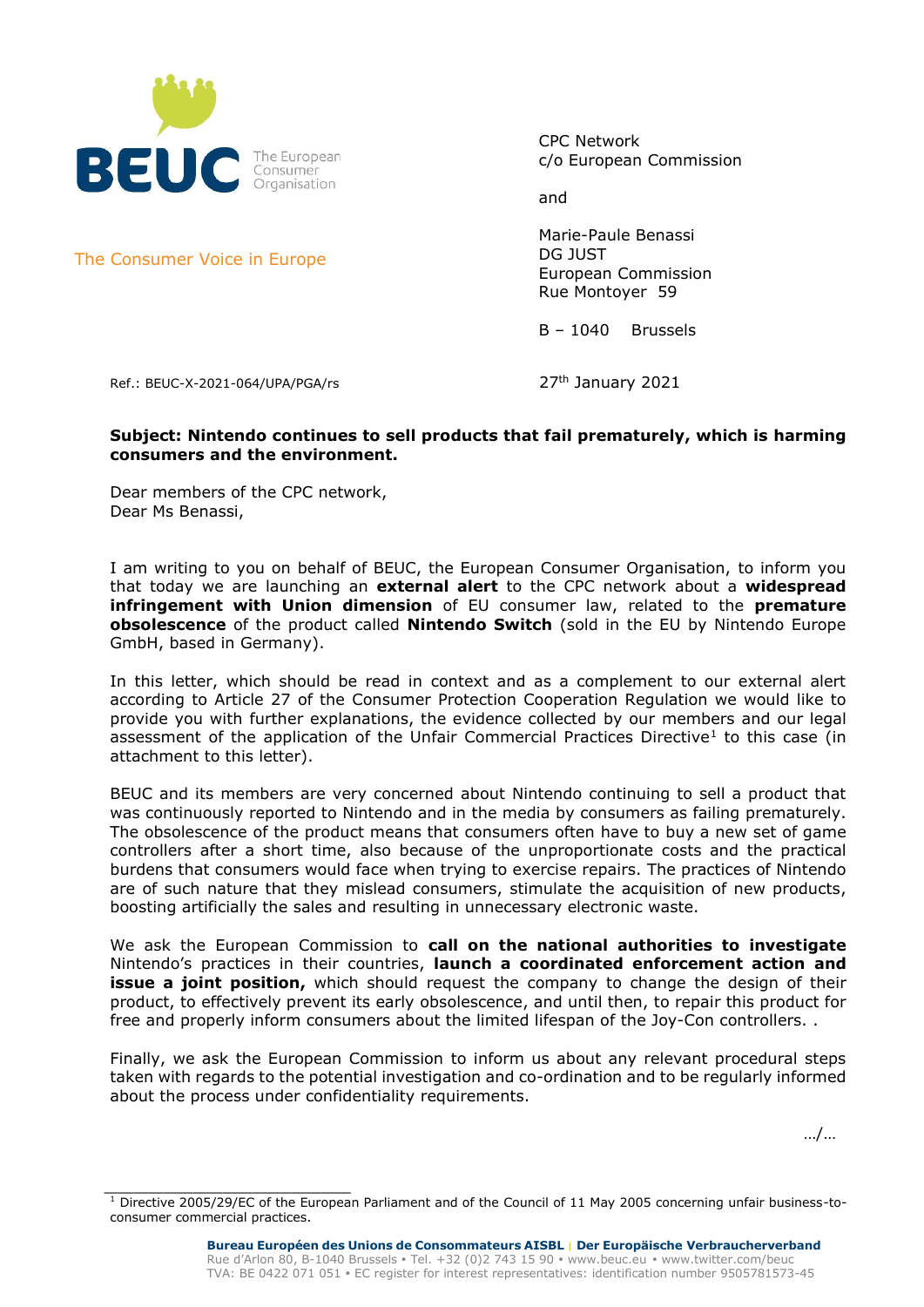### *Description of the issue*

Nintendo Switch is a video game console developed by Nintendo and released in March 2017. The newer version of this console, the Nintendo Switch Lite, was released in September 2019.

Until June 2020, the Nintendo Switch and Nintendo Switch Lite sold more than **68 million units worldwide**<sup>2</sup> .

The Nintendo Switch comes with two controllers called the Joy-Con.



Shortly after Nintendo Switch entered the market, a recuring technical problem with its controllers came to light – an issue commonly known as the "**Joy-Con Drift**".

The default manifests itself by the fact that the characters in the game move without the player even touching the controller. This means that the player cannot control the game and thus cannot play. It makes the console useless.

#### *Nintendo response*

In July 2020, the CEO of Nintendo: Mr Shuntaro Furukawa, publicly admitted to the existence of the Joy-Con Drift and apologized to its customers<sup>3</sup>.

Nintendo at first claimed only to be responsible for the free repairs within the 1-year commercial guarantee period. For any repairs outside of this period it would charge consumers €45 to repair one of the controllers. Moreover, it would also charge consumers €15 in case of Nintendo's negative evaluation of the consumers request for such a repair. While a new pair of controllers would cost only €70 on average.

In France and Belgium, after the pressure from our members, the company announced that it will withdraw from this practice and promised to expand their commercial guarantee to two years and ensure free repairs for their defective controllers.

### **In the framework of its investigations, we ask national authorities to check whether free repairs are provided in all EU countries.**

### *Technical study*

At the beginning of 2020, our French member UFC Que Choisir commissioned a **technical study** (see attached to this letter), which examined the reasons behind the Joy-Con Drift.

Two issues have been singled out by the experts as being at the origin of the failure:

- premature wear of printed circuits;
- a sealing defect that causes dust enter the interiors of the joystick.

Experts noted that Nintendo made changes to the design of its controllers a few months ago but did not fix the issue causing the failures. More particularly, the components affected by the failures were not modified. Instead, the company continue to sell products that are very likely to break prematurely.

Moreover, the same defect was signalled by consumers also in the newer version of the console – Nintendo Switch Lite, which entered into the market only in September 2019 (two years after the problems with the controllers were publicly known).

…/…

 $\frac{1}{2}$  ,  $\frac{1}{2}$  ,  $\frac{1}{2}$  ,  $\frac{1}{2}$  ,  $\frac{1}{2}$  ,  $\frac{1}{2}$  ,  $\frac{1}{2}$  ,  $\frac{1}{2}$  ,  $\frac{1}{2}$  ,  $\frac{1}{2}$  ,  $\frac{1}{2}$  ,  $\frac{1}{2}$  ,  $\frac{1}{2}$  ,  $\frac{1}{2}$  ,  $\frac{1}{2}$  ,  $\frac{1}{2}$  ,  $\frac{1}{2}$  ,  $\frac{1}{2}$  ,  $\frac{1$ 

<sup>&</sup>lt;sup>2</sup> [https://www.nintendo.co.jp/ir/en/finance/hard\\_soft/index.html](https://www.nintendo.co.jp/ir/en/finance/hard_soft/index.html)

<sup>3</sup>[https://www.01net.com/actualites/nintendo-presente-ses-excuses-aux-joueurs-victimes-du-joy-con-drift-](https://www.01net.com/actualites/nintendo-presente-ses-excuses-aux-joueurs-victimes-du-joy-con-drift-1941308.html)

[<sup>1941308.</sup>html](https://www.01net.com/actualites/nintendo-presente-ses-excuses-aux-joueurs-victimes-du-joy-con-drift-1941308.html) ; [https://www.phonandroid.com/nintendo-switch-le-constructeur-sexcuse-officiellement-pour-le-joy](https://www.phonandroid.com/nintendo-switch-le-constructeur-sexcuse-officiellement-pour-le-joy-con-drift.html)[con-drift.html](https://www.phonandroid.com/nintendo-switch-le-constructeur-sexcuse-officiellement-pour-le-joy-con-drift.html)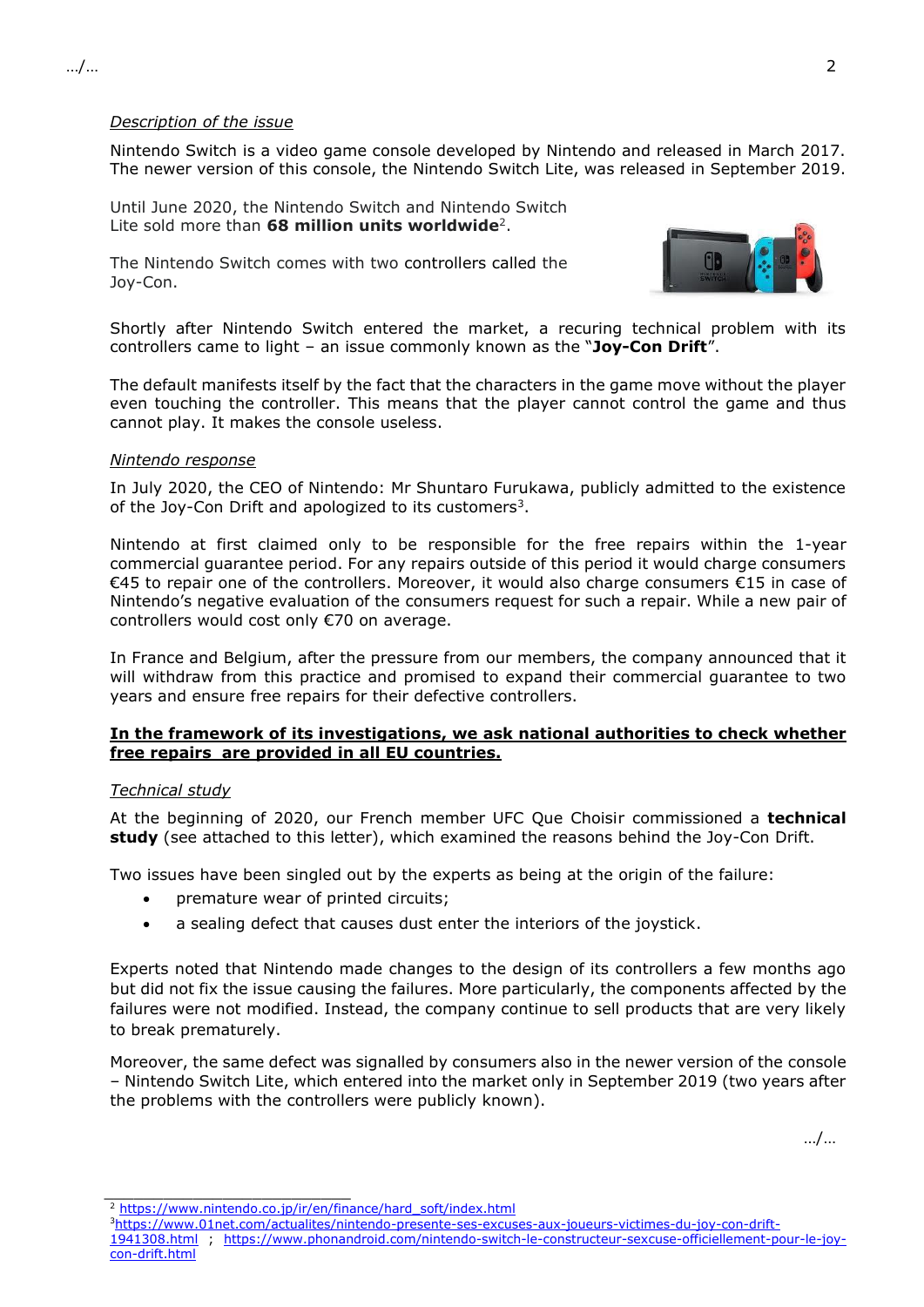#### *BEUC members activities*

In September 2020, our French member UFC Que Choisir launched a **legal action<sup>4</sup>** against Nintendo on the basis of the French law prohibiting the practices related to **planned obsolescence**. This action is currently pending.

In February 2020, our Belgian member Test Achats/Test Ankoop sent a **letter of formal notice** to the producer of the Nintendo Switch (Nintendo Europe GmbH) console calling the company to repair all the defected products free of charge and to publicly communicate about the defect of their product that can have an important impact on their lifetime. The company agreed to follow these recommendations.

In January 2021, our UK member Which? also started to collect consumer testimonies<sup>5</sup> in order to check how many consumers are affected by this misleading practice in the UK."

### *Coordinated action of BEUC members*

At the end of last year, ten BEUC members<sup>6</sup> joined forces in order to verify whether their consumers have also been or are affected by these practices and to collect additional evidence. They have launched **calls for testimonies** on the basis of a **common questionnaire**.

The legal assessment of Nintendo's practices as attached is based on the Directive (2005/29/EC) on business to consumer unfair commercial practices.

Until today, **nearly 25 000 consumer complaints about the Nintendo Switch console 7** have been submitted to our member organisations.

On the basis of the above, BEUC is launching an **external alert to the CPC network** calling it to start a coordinated enforcement action to investigate and stop the unfair commercial practices of Nintendo.

We are ready to support your efforts in our common goal of protecting consumers' interests.

Please do not hesitate to contact us in case of any further questions.

Yours sincerely,

Ursula Pachl Deputy Director General

\_\_\_\_\_\_\_\_\_\_\_\_\_\_\_\_\_\_\_\_\_\_\_\_\_

### Attachments:

- 1. BEUC legal assessment of the application of the UCPD to the Nintendo case
- 2. Technical report of the Nintendo Switch controller, commissioned by UFC Que Choisir (English translation from French; French version available on request)
- 3. Summary of the consumer testimonies across nine European countries

<sup>4</sup>[https://www.quechoisir.org/nos-combats-switch-nintendo-l-ufc-que-choisir-denonce-l-obsolescence-programmee](https://www.quechoisir.org/nos-combats-switch-nintendo-l-ufc-que-choisir-denonce-l-obsolescence-programmee-des-manettes-joy-cons-n72823/)[des-manettes-joy-cons-n72823/](https://www.quechoisir.org/nos-combats-switch-nintendo-l-ufc-que-choisir-denonce-l-obsolescence-programmee-des-manettes-joy-cons-n72823/)

<sup>5</sup> <https://conversation.which.co.uk/technology/joy-con-drift-nintendo-switch-questionnaire/>

<sup>6</sup> UFC-Que Choisir, Test-Achats, Consumentenbond, DECO, Consumatori Italiani per l'Europa, Forbrukerrådet, Zveza Potrošnikov Slovenije – ZPS, Spoločnosti ochrany spotrebiteľov, KEPKA, EKPIZO.

 $7$  More details of these complaints are attached to this letter for your information.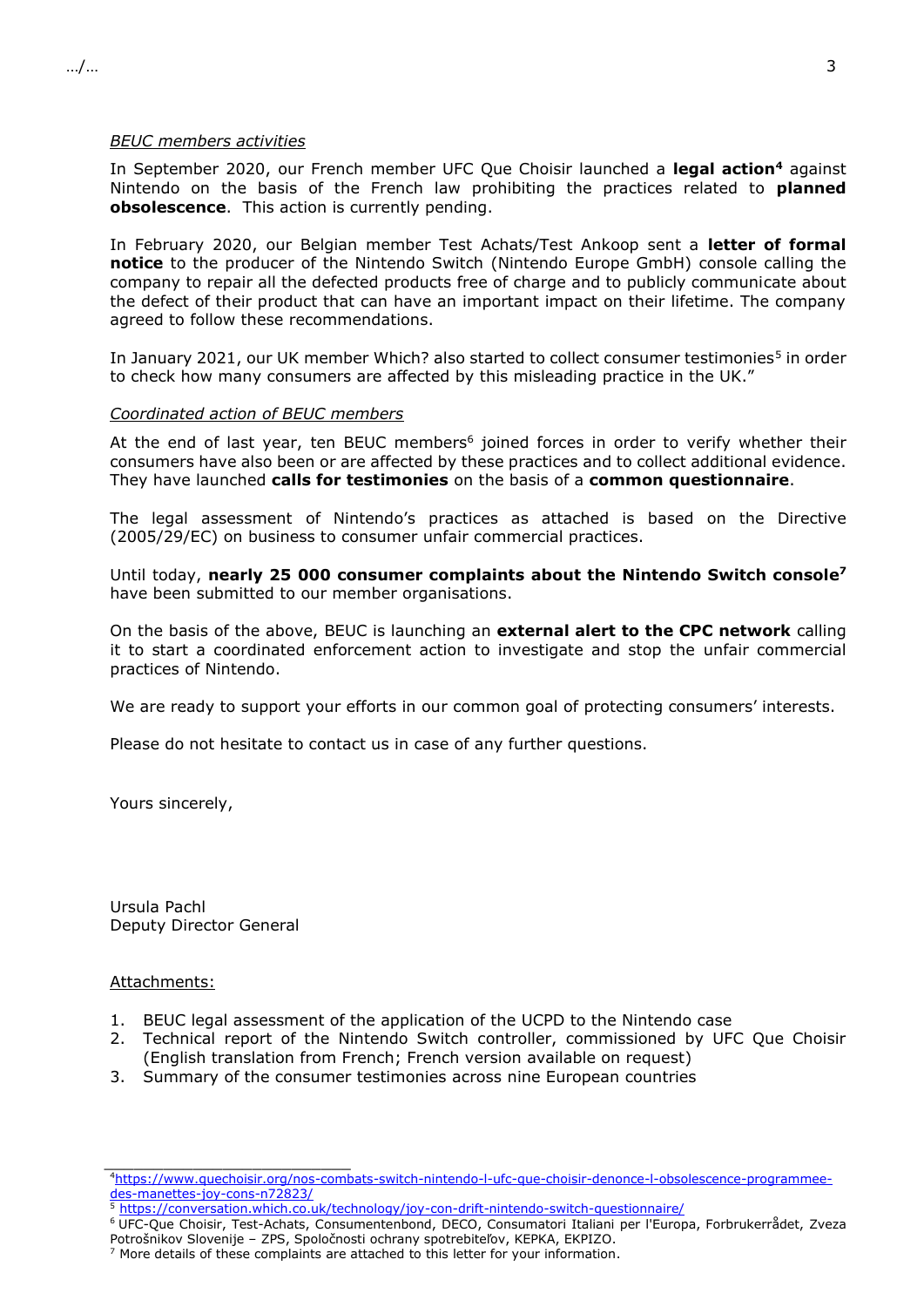## **ANNEX**

BEUC legal assessment of the application of the Directive (2005/29/EC) on business to consumer unfair commercial practices (UCPD) to the Nintendo case

### **I. Breach of art. 6 & 7 (misleading actions and misleading omissions) of the UCPD**

**Misleading action**. "A commercial practice is misleading if it contains false information and is therefore untruthful or in any way, including overall presentation, deceives or is likely to deceive the average consumer, even if the information is factually correct, in relation to one or more of the following elements, and in either case causes or is likely to cause him to take a transactional decision that he would not have taken otherwise".<sup>8</sup> The enumerated elements include: the nature (including the composition) of the product,<sup>9</sup> the price or the manner in which the price is calculated, $10$  the need for service, parts, replacement or repair,<sup>11</sup> the 'main characteristics of the product',<sup>12</sup> which may also include its expected lifespan as was confirmed in the caselaw.

**Misleading omission**. A practice is a misleading omission "if, in its factual context, taking account of all its features and circumstances and the limitations of the communication medium, it omits material information that the average consumer needs, according to the context, to take an informed transactional decision and thereby causes or is likely to cause the average consumer to take a transactional decision that he would not have taken otherwise".<sup>13</sup>

In our view a combination of misleading actions and misleading omissions can be invoked in this case. A similar legal basis was used previously for example in the Apple and Samsung cases, $14$  where both companies were fined for a combination of misleading actions and omissions.

### *Application to the Nintendo case:*

The consoles have been marketed as having a lifespan of 7 to 10 years (cf. statements of Tatsumi Kimishima,<sup>15</sup> whereas no information was provided on the limited lifespan of the game controller, the lower quality of its components, the premature need for repair or the high repair costs.

…/…

 $\frac{1}{2}$  ,  $\frac{1}{2}$  ,  $\frac{1}{2}$  ,  $\frac{1}{2}$  ,  $\frac{1}{2}$  ,  $\frac{1}{2}$  ,  $\frac{1}{2}$  ,  $\frac{1}{2}$  ,  $\frac{1}{2}$  ,  $\frac{1}{2}$  ,  $\frac{1}{2}$  ,  $\frac{1}{2}$  ,  $\frac{1}{2}$  ,  $\frac{1}{2}$  ,  $\frac{1}{2}$  ,  $\frac{1}{2}$  ,  $\frac{1}{2}$  ,  $\frac{1}{2}$  ,  $\frac{1$  $8$  Art. 6 (1) UCPD.

 $9$  Art. 6 (1) a) UCPD.

<sup>10</sup> Art. 6 (1) d) UCPD.

<sup>&</sup>lt;sup>11</sup> Art.  $6(1)$  e); R. Koolhoven, L. Heerema (2018), "Fighting planned obsolescence or 'the lightbulb conspiracy' as an unfair commercial practice" in M. Carvalho (ed.), *Law & Technology: E.Tec Yearbook* , 43.

<sup>12</sup> Art. 6 (1) b) UCPD.

 $13$  Art. 7 (1) UCPD.

<sup>14</sup> Italian Competition Authority, 25 September 2018, PS11039, *Apple*[, http://www.agcm.it/dotcmsdoc/allegati-news/.](http://www.agcm.it/dotcmsdoc/allegati-news/) PS11039\_scorr\_sanzDich\_rett\_va.pdf> accessed 15 November 2018; Italian Competition Authority, 25 September 2018, PS11039, confirmed by Regional administrative court for Lazio, 20 May 2020, Apple v AGCM *Samsung,*  <http://www.agcm.it/dotcmsdoc/allegati-news/PS11009\_scorr\_sanz\_omi\_dichrett.pdf> accessed 15 November 2018.

<sup>15</sup>[https://www.phonandroid.com/nintendo-switch-duree-de-vie-7-a-10-ans-console-excellent-investissement.html;](https://www.phonandroid.com/nintendo-switch-duree-de-vie-7-a-10-ans-console-excellent-investissement.html) [https://metro.co.uk/2018/02/02/nintendo-plans-support-switch-7-10-years-7281632/;](https://metro.co.uk/2018/02/02/nintendo-plans-support-switch-7-10-years-7281632/) <https://nintendosoup.com/nintendo-wants-extend-switchs-lifespan-6-years/>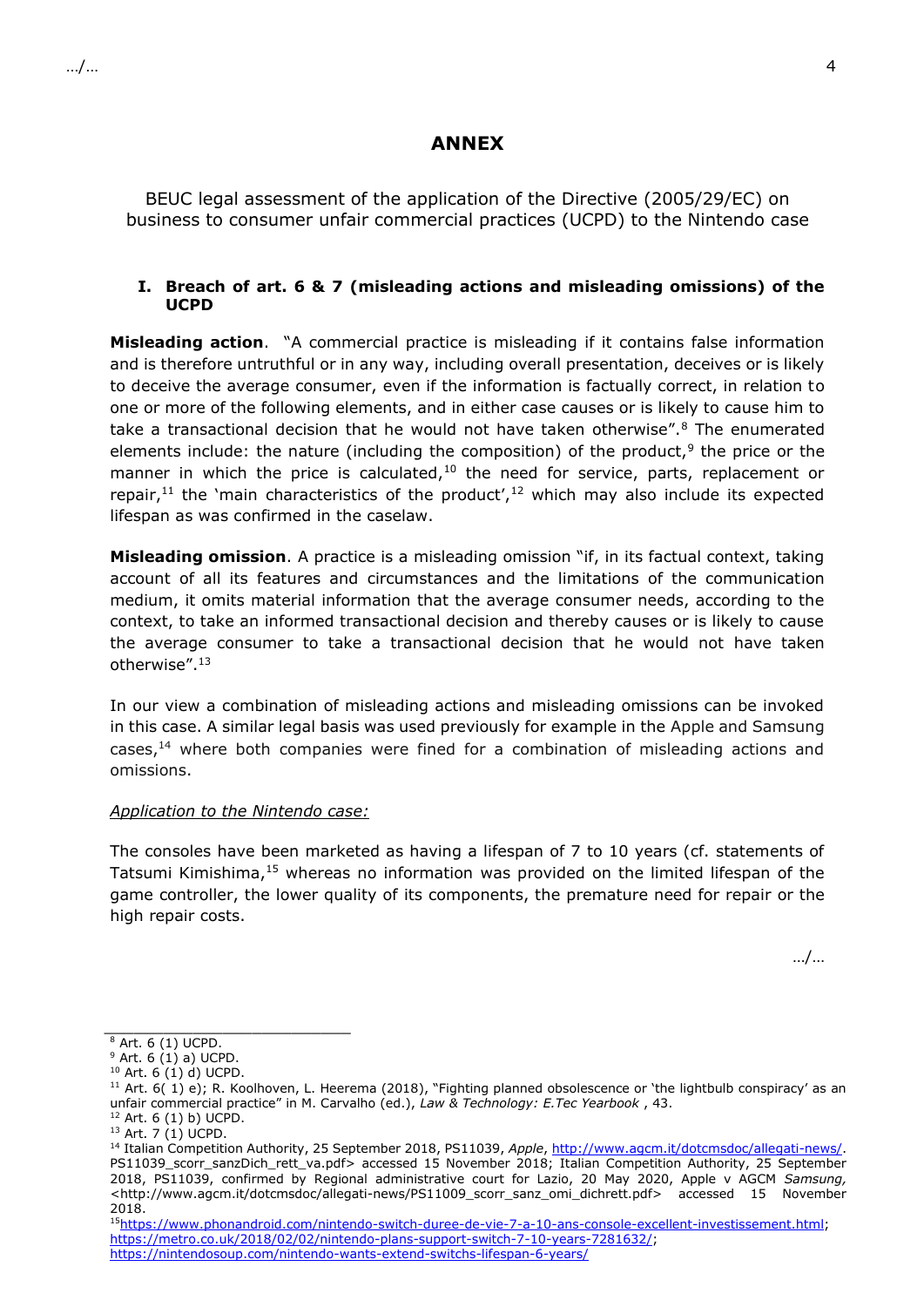With correct information on the limited lifespan of the game controller, consumers would have or are likely to have refrained from buying a Nintendo console or from buying it at the set price, to have refrained from incurring costs for repair or from buying a new game controller. The behaviour and communication of Nintendo has led to a situation that impaired the consumer's ability to make an informed choice. Consumers did not have sufficient information in order to make an informed choice at the time of the initial investment, nor were they able to assess the overall lifetime cost of the product, thus causing them to take a transactional decision they would not have taken otherwise.

# **II. Breach of the art. 9 (aggressive practices) of the UCPD**

*"A commercial practice shall be regarded as aggressive if, in its factual context, taking account of all its features and circumstances, by harassment, coercion, including the use of physical force, or undue influence, it significantly impairs or is likely to significantly impair the average consumer's freedom of choice or conduct with regard to the product and thereby causes him or is likely to cause him to take a transactional decision that he would not have taken otherwise*." An aggressive practice implies the use of harassment, coercion or undue influence. '*Undue influence'* involves the exploiting a **position of power** in relation to the consumer so as to apply pressure, even without using or threatening to use physical force, in a way which significantly limits the consumer's ability to make an informed decision.<sup>16</sup>

The UCPD Guidance furthermore stresses that prohibition in essence "*prevents traders from adopting selling techniques which limit the consumer's freedom of choice or conduct with regard to the product, thereby distorting their economic behaviour*."<sup>17</sup>

Article 9 elaborates on the criteria that can be taken into account "*in determining whether a commercial practice uses harassment, coercion, including the use of physical force, or undue influence".* Especially point d) seems relevant for the Nintendo case as it refers to "*(d) any onerous or disproportionate non-contractual barriers imposed by the trader where a consumer wishes to exercise rights under the contract, including rights to terminate a contract or to switch to another product or another trader".* 

### *Application to the Nintendo case:*

Nintendo's commercial techniques involve the use of undue influence in a way that significantly limits the consumer's ability to make an informed choice. Nintendo exploits its position of power that stems from the additional knowledge it has on the (mal)functioning of (part of) its product and from the **lock-in effect** which makes it more difficult for consumers to switch brands or to refrain from buying a new game controller.

That position of power and the lock-in effect follows from the fact that a Nintendo console costs several hundred euro's and that games for such consoles cost on average around 50 EUR. Accessories and games can only be used within the Nintendo ecosystem. This means that the consumer is locked-in. The switching costs involved for consumers add to the position of power of Nintendo and to the economic dependence of consumers.

Consumers are *not* able to make an informed choice based on lifecycle thinking when buying a console as they are not even aware that specific parts of their console will be in need of early replacement let alone of the price of such replacement or repair.

…/…

 $\frac{1}{2}$  ,  $\frac{1}{2}$  ,  $\frac{1}{2}$  ,  $\frac{1}{2}$  ,  $\frac{1}{2}$  ,  $\frac{1}{2}$  ,  $\frac{1}{2}$  ,  $\frac{1}{2}$  ,  $\frac{1}{2}$  ,  $\frac{1}{2}$  ,  $\frac{1}{2}$  ,  $\frac{1}{2}$  ,  $\frac{1}{2}$  ,  $\frac{1}{2}$  ,  $\frac{1}{2}$  ,  $\frac{1}{2}$  ,  $\frac{1}{2}$  ,  $\frac{1}{2}$  ,  $\frac{1$ 

<sup>16</sup> Article 2(j) UCPD.

<sup>&</sup>lt;sup>17</sup> Commission Guidance UCPD, at 3.5.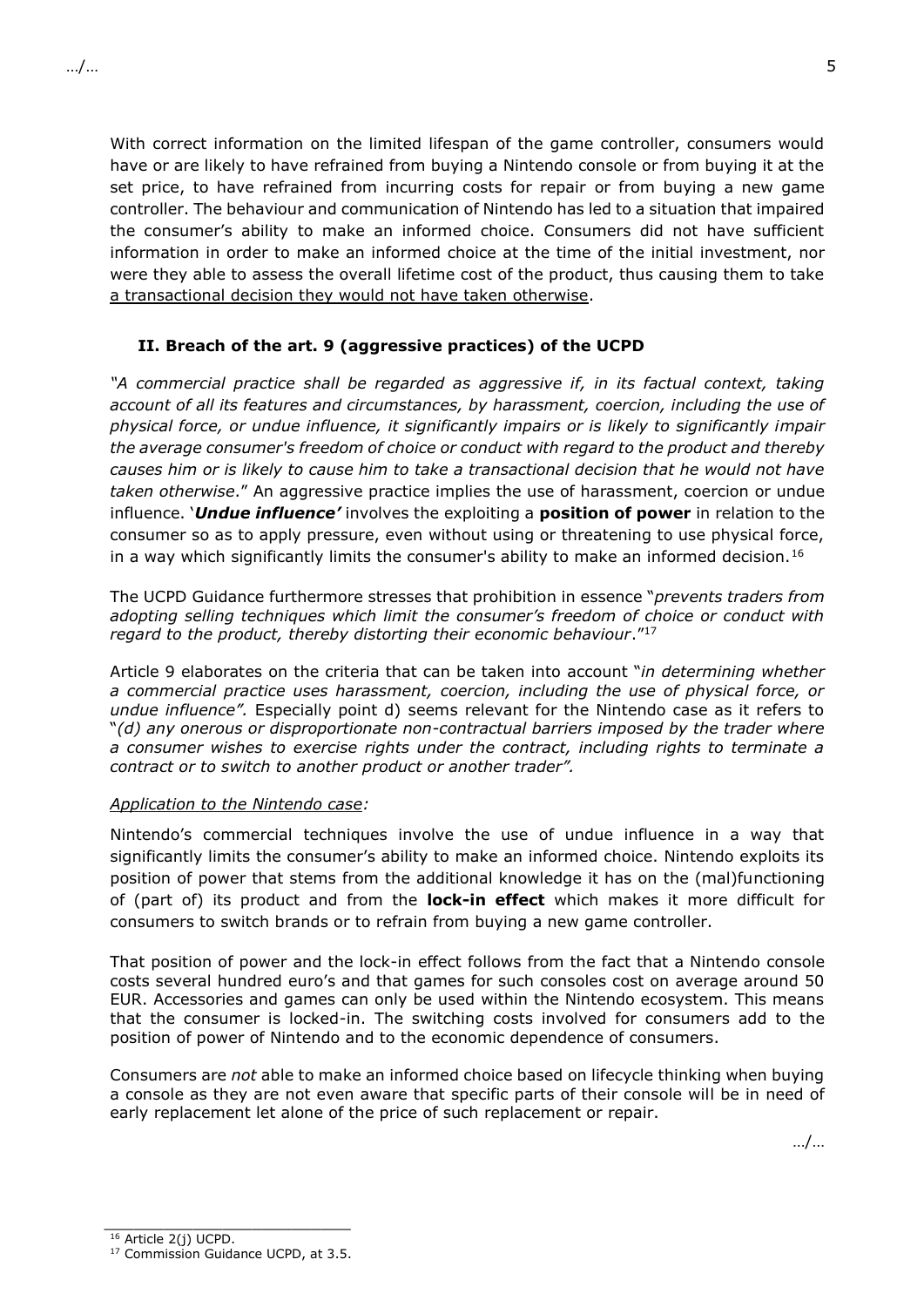…/… 6

The game console is marketed as having a lifespan of 7 to 10 years (cf. statements of Tatsumi Kimishima<sup>18</sup>) but the game controllers have a far more limited expected lifespan.

Nintendo is thus artificially creating an aftermarket in a sector in which this should not be the case, in a sector in which the average consumer should not expect the lifespan for the game controllers to be more limited than that of the console and does in any event not take into account the eventual cost of repair or replacement of game controllers when buying the console.

Marketing consoles with a longer expected lifespan than the game controllers that are needed to use the console due to the use of materials of inferior quality for these controllers, therefore reduces the ability of the consumer to make an informed choice and induces the locked-in consumer to buy a replacement good and can be considered an aggressive practice.

This practice is exacerbated by the repair and guarantee policy of Nintendo, which can be considered as '*onerous or disproportionate non-contractual barriers imposed by the trader'*  on consumers wishing to exercise rights under the contract (art. 9, d UCPD), that have as an effect or are at least likely to have as an effect to induce consumers to buy new game controllers. Such barriers consist in:

- the excessive costs charged by Nintendo for repair outside the one year commercial guarantee;
- the administrative costs charged by Nintendo on consumers to recover their faulty Joycon in case consumers refuse the repair;
- the burden of missing the game controller during several weeks even if a free repair is proposed (within the one year legal guarantee period).

Finally, the fact that a majority of consumers were obliged to buy a new controller within two years of purchase is clearly a transactional decision they would not have taken without this unfair commercial practice.

# **III. Breach of art. 5 (general clause) of the UCPD**

According to the general clause of the UCPD, a commercial practice shall be unfair if:

- a) it is contrary to the requirements of professional diligence, and
- b) it materially distorts or is likely to materially distort the economic behaviour with regard to the product of the average consumer.

The notion of professional diligence is a vague concept that leaves a lot of discretion to the courts.<sup>19</sup> The practice must be demonstrated to be contrary to '*the standard of special skill and care which a trader may reasonably be expected to exercise towards consumers, commensurate with honest market practices and/or the general principle of good faith in the trader's field of activity'.<sup>20</sup>*

…/…

\_\_\_\_\_\_\_\_\_\_\_\_\_\_\_\_\_\_\_\_\_\_\_\_\_

<sup>18</sup>[https://www.phonandroid.com/nintendo-switch-duree-de-vie-7-a-10-ans-console-excellent-investissement.html;](https://www.phonandroid.com/nintendo-switch-duree-de-vie-7-a-10-ans-console-excellent-investissement.html) <https://metro.co.uk/2018/02/02/nintendo-plans-support-switch-7-10-years-7281632/> ; <https://nintendosoup.com/nintendo-wants-extend-switchs-lifespan-6-years/>

<sup>19</sup> G. Straetmans, "Unfair commercial practices in B2C relations", in J. Stuyck, G. Straetmans, *Commercial practices,*  Larcier, 2014, 52.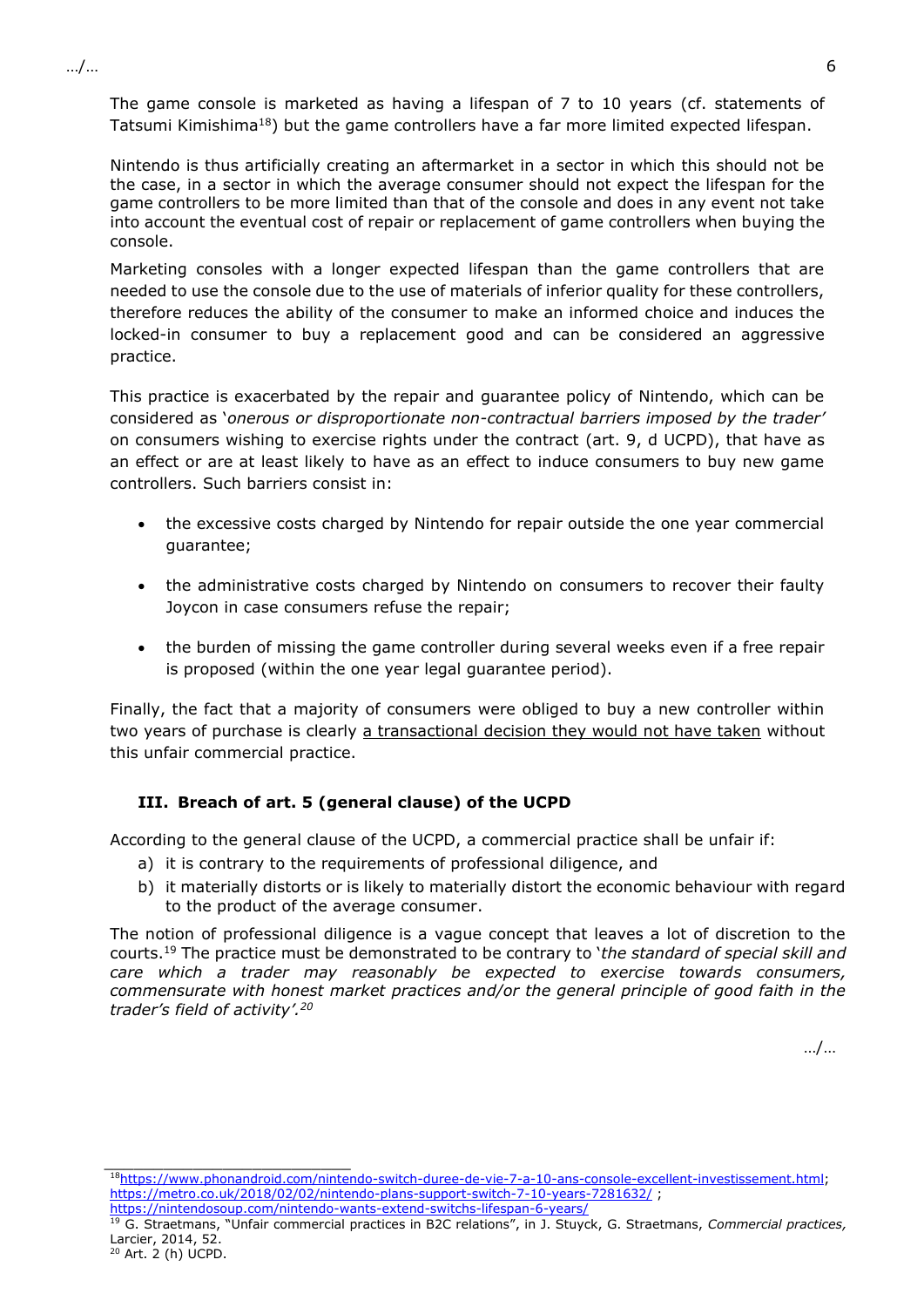According to the **Commission Guidance**, the notion of '*professional diligence'* encompasses principles which were already well-established in the laws of the Member States before the adoption of the UCPD, such as 'honest market practice', 'good faith' and 'good market practice'. These principles emphasize normative values that apply in the specific field of business activity. 21

### *Application to the Nintendo case:*

The standard of skill and care in the field of activity of Nintendo is a high standard. It is already higher in general for a professional than for an average person,<sup>22</sup> and the fact that Nintendo is a market leading company in a high-tech sector must also be taken into account. <sup>23</sup> In addition, the fact that other game controllers produced by Nintendo present no such problems, illustrates that it has the technological capacities to avoid the identified flaws. It is furthermore important that the specificities of the market for game consoles are taken into account: it is a market that involves a relatively high entry cost for consumers (acquisition of console and games) and the fact that the games and accessories can only be used within the Nintendo ecosystem creates an economic dependence for the consumer, who cannot easily switch to a different system in case of a flaw in an essential element of that system: the game controller. Similar to a position of dominance in competition law - such a situation of economic dependence implies a high standard of skill and care for the trader and creates expectations with consumers that their legitimate interests will be taken into account.

In these circumstances, the practice of Nintendo consisting in offering a game console with a flawed game controller can be considered contrary to **professional diligence**, as interpreted by the CJEU in *Sony<sup>24</sup>*, in that consumers were not correctly informed that the game controllers they acquired were of lesser quality and likely to be in need of replacement before the end of the lifespan of the console; the offer of Nintendo did *not* allow consumers to accept all the elements of the offer; the offer of a console with a flawed game controller did not meet the expectations of a significant proportion of consumer and Nintendo cannot be regarded as having demonstrated care towards consumers.

Nintendo therefore did not meet the required standard of duty and care. Nintendo should be considered to have acted negligently, and at the very least to have inadvertently failed to take the interests of consumers into account, thereby committing an unfair commercial practice:

- By *bringing* its game consoles on the market with game controllers that are likely to be fail before the end of the expected lifespan of the game console, and thus without exercising adequate quality control;
- *A fortiori*, by *keeping* its game consoles on the market without remedying the defect in the game controllers, after these flaws were known to Nintendo;
- A fortiori, by bringing a revised version of its game console on the market without remedying the defect in the game controllers, after the flaws were known to Nintendo;
- *A fortiori,* Nintendo should be held to have acted contrary to professional diligence, by combining the aforementioned practices with a repair and replacement strategy that induced consumers to buying a replacement good prematurely.

Last but not least, the above-mentioned practices **materially distorted the economic behaviour** of the consumers. Many consumers were obliged to buy a new set of controllers within two years of purchase, which is clearly not a transactional decision that they would have taken without the unfair commercial practice.

…/…

 \_\_\_\_\_\_\_\_\_\_\_\_\_\_\_\_\_\_\_\_\_\_\_\_\_ <sup>21</sup> Commission Guidance, at 3.2.

See Samsung, at para. 131 and para. 137, [https://www.agcm.it/dotcmsdoc/allegati](https://www.agcm.it/dotcmsdoc/allegati-news/PS11009_scorr_sanz_omi_dichrett.pdf)[news/PS11009\\_scorr\\_sanz\\_omi\\_dichrett.pdf](https://www.agcm.it/dotcmsdoc/allegati-news/PS11009_scorr_sanz_omi_dichrett.pdf)

<sup>22</sup> G. Howells, C. Twigg Flesner, T. Wilhelmsson, "Regulation of unfair commercial practices", in *Rethinking consumer law,* 2018, Routledge, Oxon, 58-59.

<sup>24</sup> CJEU 7 September 2016, C-310/15, *Deroo-Blanquart v Sony.*